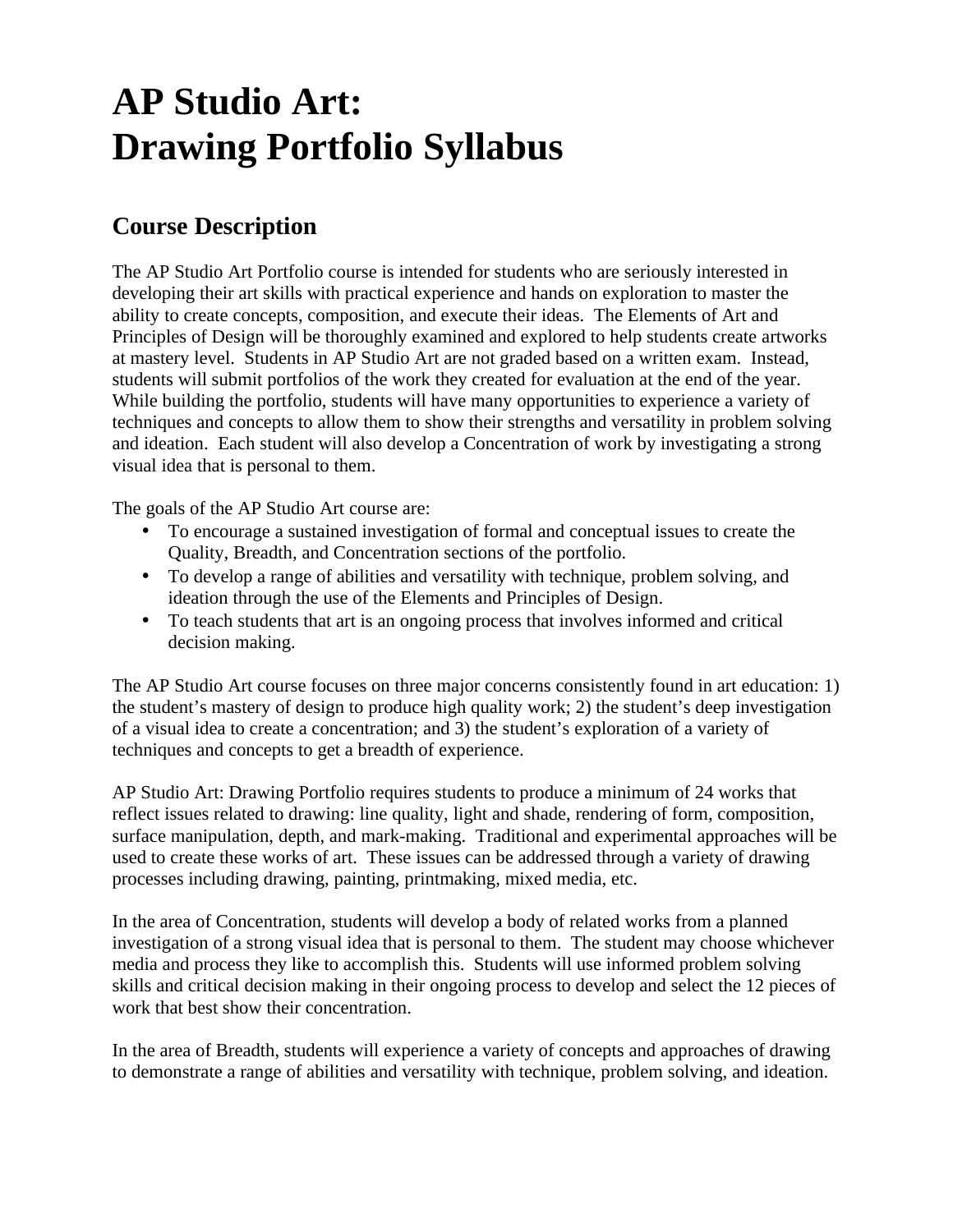### **Ethics, Artistic Integrity, and Plagiarism**

Any work that makes use of (appropriates) other artists' work (including photographs) and/or published images must show substantial and significant development beyond duplication. This is demonstrated through manipulation of the formal qualities, design, and/or concept of the source. The student's individual "voice" should be clearly evident. It is unethical, constitutes plagiarism, and often violates copyright law simply to copy an image (even in another medium) that was made by someone else and represent it as one's own. Digital images of student work that are submitted in the portfolios may be edited; however, the goals of image editing should be to present the clearest, most accurate representation of the student's artwork, and to ensure that images meet the requirements of the Digital Submission Web application. When submitting their portfolios, students must indicate their acceptance of the following statement: "I hereby affirm that all works in this portfolio were done by me and that these images accurately represent my actual work." AP Studio Art students must agree to and sign a contract that clearly states that they are aware and will abide by these plagiarism guidelines. The AP Studio Art instructor will also remind students throughout the year that it is NOT an option to duplicate somebody else's work.

### **Homework**

This class is based on the same ideas and evaluations as a college-level course, therefore, students are expected to spend a considerable amount of time working on assignments outside of the classroom. The sketchbook is a very vital tool both inside and outside of the classroom for recording ideas, researching visual information, practicing compositional issues, and just trying new things. Sketchbooks will be checked frequently for progress.

### **Exhibitions/Competitions**

All AP Studio Art students are required to participate in exhibitions and competitions throughout the school year. At the end of the year, students will participate in the Annual Oil Painting Show sponsored by the school district. Information about exhibitions and competitions will be provided prior to each event.

### **Assignments/Evaluation**

Assignments during the first semester are open-ended and designed to explore a variety of approaches and media. During the second semester, students will focus on their individual concentrations. All assignments will involve group and individual critiques and will have due dates. The AP Studio Art rubric will be used for critiques and grading. Students should make every effort to have work completed by the due date. If there are circumstances causing the project to be delayed, the student must discuss it with the instructor. It is very important to stay on schedule so all requirements for the portfolio can be met. No more than 3 pieces of art work will be accepted for a late grade. The 3 will be subject to a 10% point deduction for each day the work is late. Work that is more than 5 days late from the day it is due will not be graded. All work that is missed during an absence is required to be made up immediately upon return to class. It is the responsibility of the students to secure missed assignments.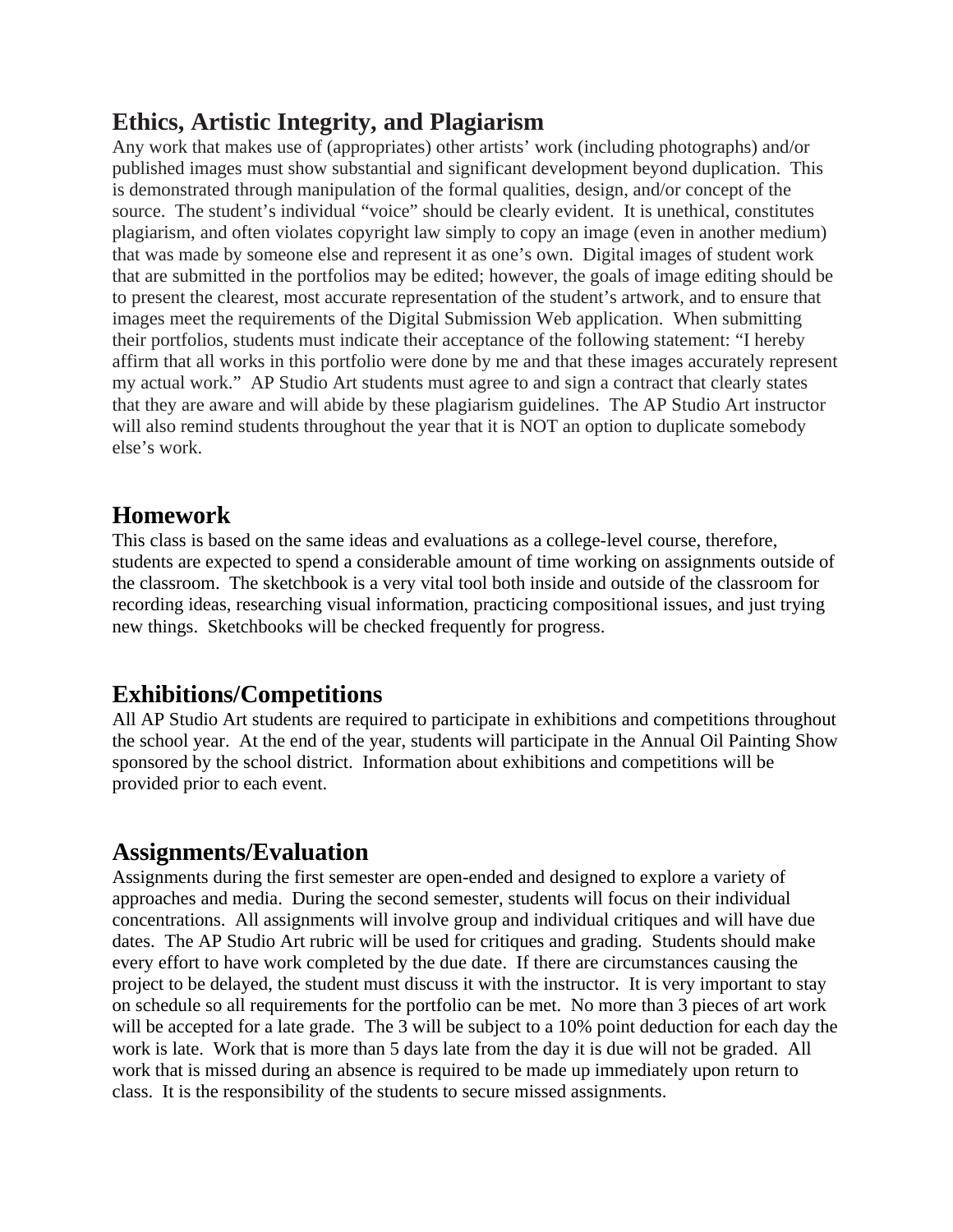### **Supplies**

- A \$50 fee will need to be paid by September 10, 2011. This will allow for projects of further depth and creative possibilities. This also allows us to print pictures of your work.
- Sketchbook (spiral-bound not tape-bound because the tape does not hold); these can be found at Wal-Mart or Hobby Lobby for under \$5.
- Access to a digital camera
- Pencils (regular #2)
- Erasers

### **Summer Assignments**

You should carry your sketchbook with you all the time. Inspiration is all around you and ideas can come when you least expect them, so be prepared. Draw in it every time you get the chance, it is an ongoing process. It is a good place to keep your ideas, experiment with different techniques and media, and perfect your style. At the end of summer, it should reflect you and your summer experiences.

## **Sketchbook Ideas and Concepts**

- For starters, put the date on all your drawings.
- Draw, Paint, Collage, ANYTHING that will make a mark!
- Use the elements and principles in different ways, experiment with them.
- Try to create a sense of light and depth in your drawing.
- Try new ideas, develop a style of your own
- Don't be afraid to make mistakes! Sometimes mistakes can turn out better than your original idea.
- Use real life observations. Stay away from published images. THE USE OF PUBLISHED PHOTOGRAPHS OR THE WORK OF OTHER ARTISTS FOR DUPLICATION IS PLAGARISM! Keep your artistic integrity and learn to work from your own ideas and creations.
- Try working in different styles from specific periods of art. (Cubism, Impressionism, Abstraction, etc.)
- Try different subject matters: landscape, still life, portraits, etc.
- Don't abandon a drawing. Go back later and add to it, change it into something else, etc.
- Use your imagination! Get creative!
- Take current events and interpret them visually.
- Play around with geometric and organic forms, interlocking and overlapping in different ways.
- Try different color schemes.
- Glue stuff into your sketchbook, have fun with it. (Ticket stubs, flowers, shells, wrappers, string, whatever.)
- Find new and exciting ways to express yourself. Aim for mastery in concept and composition while following through on your ideas.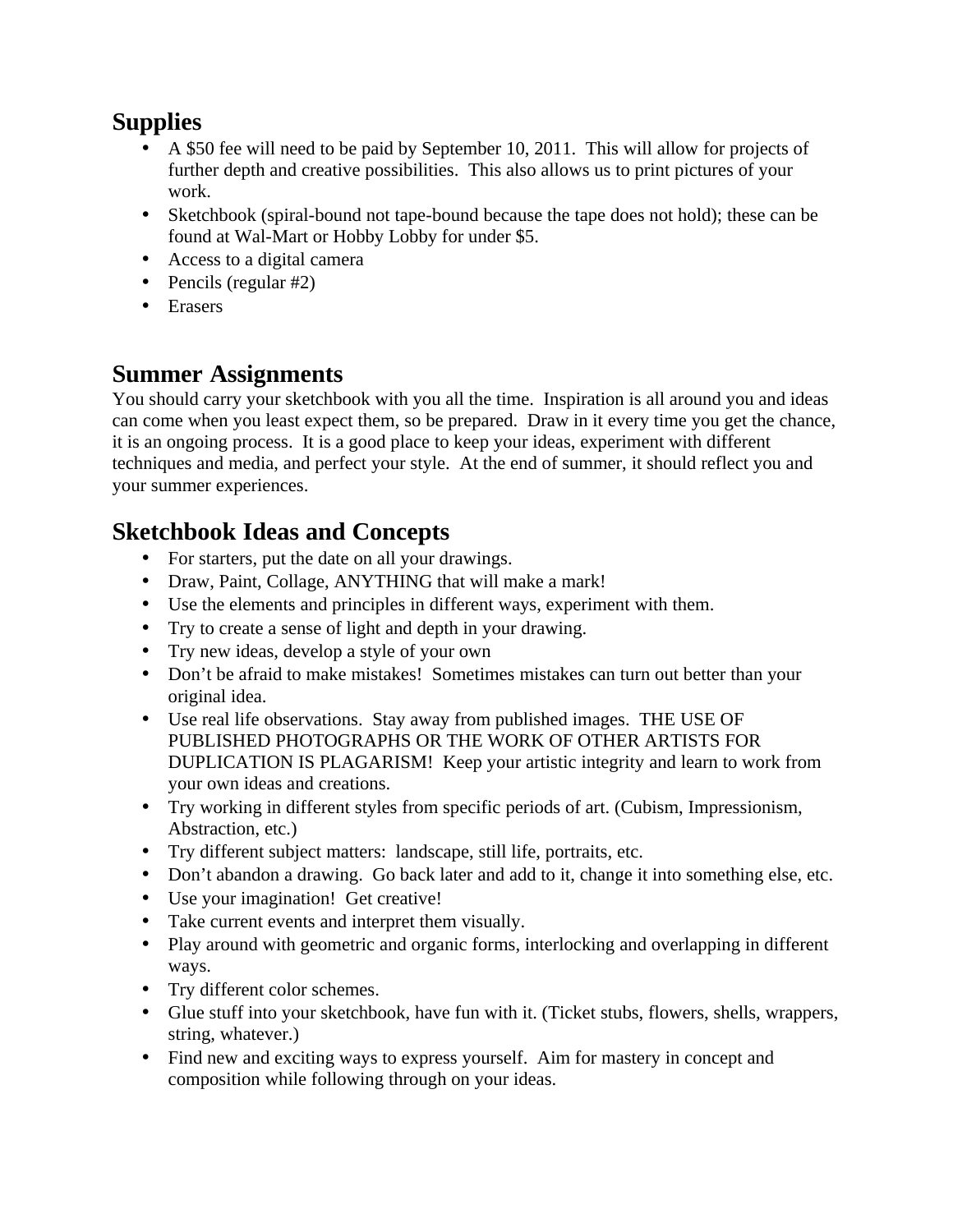### **First Semester: Breadth**

- **Week 1:** Study of Elements of Art - Written reflection
- **Week 2:** Study of Principles of Design - Written reflection
- **Week 3:** Emphasis - Individual and group critiques

**Week 4:** Ordinary to Extraordinary - Group critique Two finished works due

**Week 5:** Linear perspective: 3-Point Perspective

- Written reflection
- Group critique

**Week 6:** Perspective: A Different Way of Seeing Things

- Written reflection
- Group critique

Two finished works due

#### **Week 7:** Figure Drawing

- Written reflection
- Group critique

**Week 8:** Handscape

 - Individual and group critiques Two finished works due

**Week 9:** Self Portrait Abstraction

- Individual and group critiques

**Week 10:** Animal Texture Study - Individual and group critiques Two finished works due

**Week 11:** Ink Landscape

- Individual and group critiques

**Week 12:** Enlarge to Abstraction - Individual and group critiques Two finished works due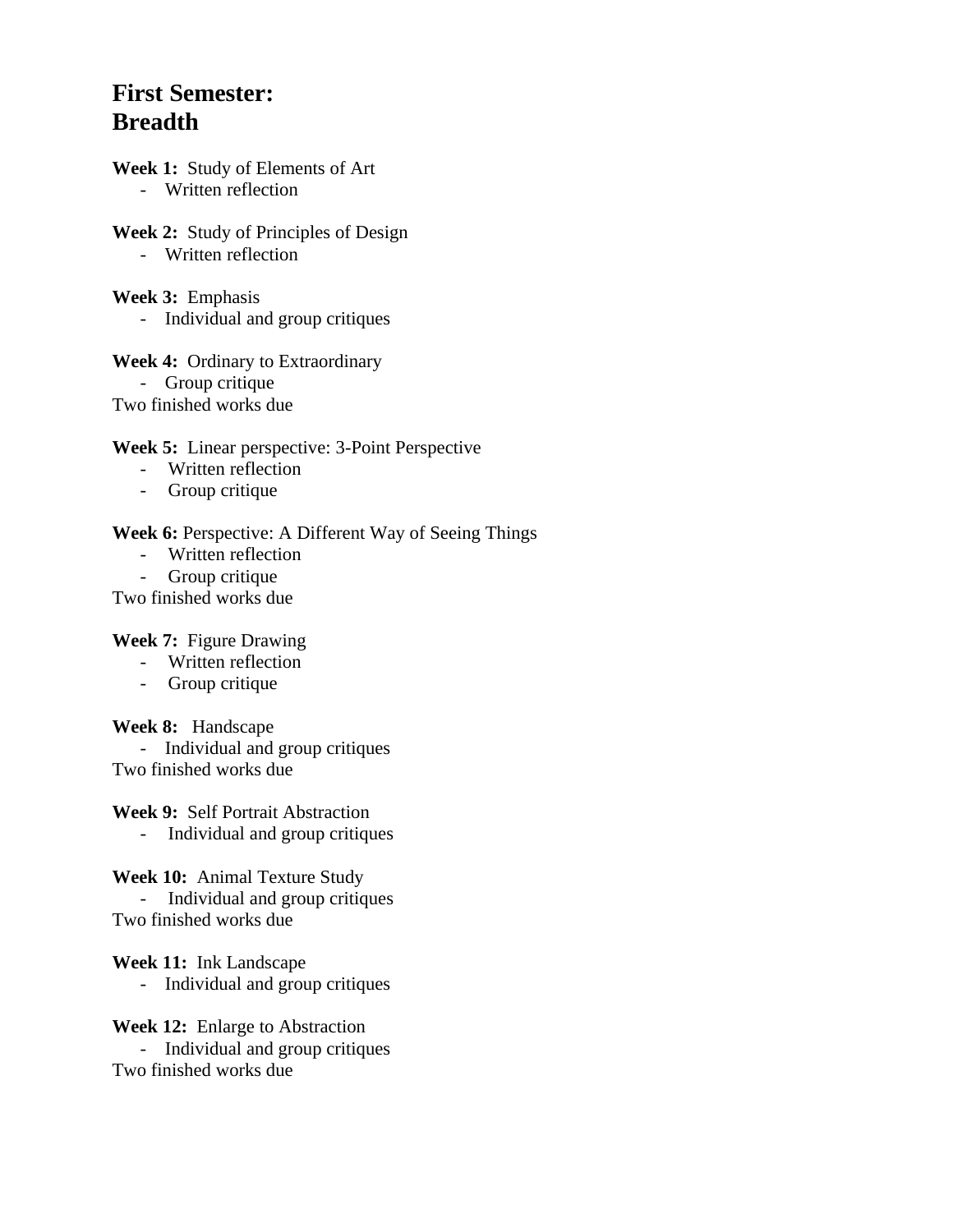**Week 13:** Forced Connections

- Individual and group critiques

**Week 14:** Lyric Art: Create a 2-D Design from a song of your choice

- Written reflection
- Group critique

Two finished works due

**Week 15:** Two Sides of Me: One You See and One You Don't

- Written reflection
- Individual critique

One finished work due

#### **Week 16:**

Open week for completing all work and preparing portfolio for review.

### **Second Semester: Concentration**

#### **Week 1:**

Discussion of concentration topics Brainstorming/Planning

#### **Weeks 2-17:**

Individual development of concentration

- Individual and group critiques

#### **Week 12:**

Beginning taking pictures of art work and preparing portfolios

#### **Week 18:**

Complete submission of portfolios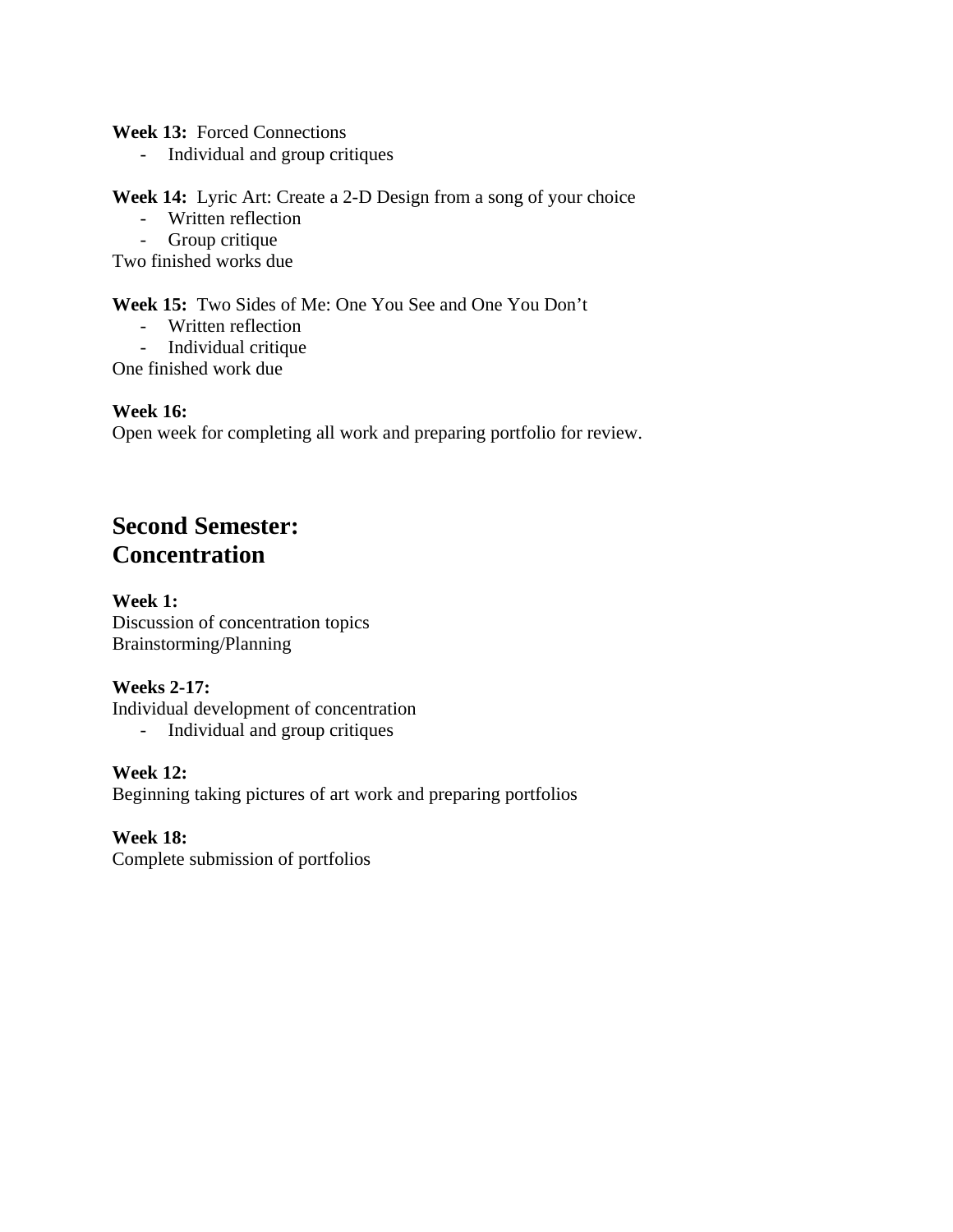### **Assignment Reflection:**

Please turn in with each art work.

**Name:**

**Assignment:**

- **1. What inspired you to create this work?**
- **2. Did you do any preparatory sketches?**
- **3. Did you change anything as you developed the work?**
- **4. What are you trying to communicate in this work?**
- **5. What do you want the viewer to think about or feel when they look at this work?**
- **6. How did you use the Elements and Principles of Design in this work?**
- **7. What were you trying to emphasize in your work?**
- **8. What media did you use and why?**
- **9. What risks did you take in developing this work?**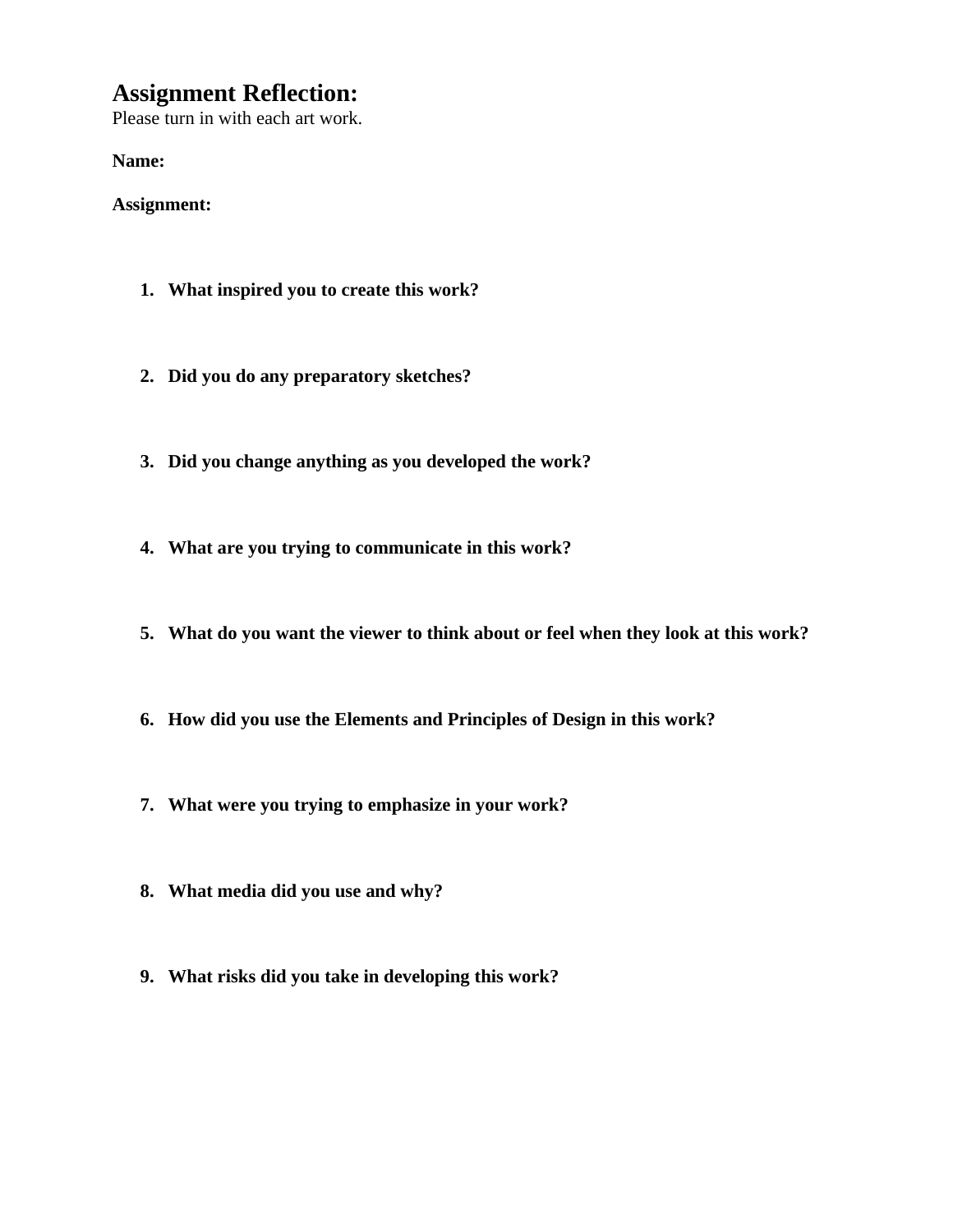### **Performance Contract for AP Studio Art**

I, \_\_\_\_\_\_\_\_\_\_\_\_\_\_\_\_\_\_\_\_\_\_\_\_\_\_\_\_\_\_\_\_\_\_\_\_\_\_\_\_\_\_\_\_\_\_, as a student enrolled in the AP Studio Art course, do understand that I will comply with the following course requirements as set forth by the instructor in this contract. Failure to do so will force unfavorable and unsatisfactory consequences.

- 1. The AP Studio Art students are expected to arrive to class on time, sit in the studio, listen to directions, be responsive to the directed assignment for the duration of the hour, and clean up each day.
- 2. No more than 3 pieces of art work will be accepted for a late grade. The 3 will be subject to a 10% point deduction for each day the work is late. Work that is more than 5 days late from the day it is due will not be graded.
- 3. All work that is missed during an absence is required to be made up upon return to class. It is the responsibility of the students to secure missed assignments.
- 4. Studio Art is a college level course and participation in a studio environment is required.
- 5. AP Studio Art students will not duplicate or copy any other artist's artwork. Students are expected to come up with their own original ideas.
- 6. Weekly forms of critiquing are to be engaged in by the AP Studio students.
- 7. All work is to be handed in to the teacher by the student for grading at the time specified for grading.
- 8. AP Studio students are expected to engage in the art making processes and problems defined by the structure the instructor specifies for the class.  $(1<sup>st</sup>$  semester: skill building work on breadth;  $2<sup>nd</sup>$  semester: work on concentration).
- 9. Students are expected to work from the sketch list of prompts to create 25-50 drawings outside of class in their sketchbooks. These drawings are handed in weekly for a grade.
- 10. The AP Studio Art students are expected to be cooperative, open-minded, and ready to learn new ways of doing, making, and assessing art.
- 11. Students may not have extensive absences or tardies in the AP Studio class. Exception: approved school activities.
- 12. Students are expected to participate in at least 1 art contest/exhibition per year.
- 13. Each student will prepare work for the AP Studio Art Portfolio, having at least 24 pieces that coincide with the course requirements as set forth by the College Board.
- 14. Students are expected to read and study the requirements on the AP Studio Art poster and are responsible for the information.

Please read and return the signed contract on or before September 10, 2011.

| Student Signature: | Date: |
|--------------------|-------|
| Parent Signature:  | Date: |

 $\_$  , and the set of the set of the set of the set of the set of the set of the set of the set of the set of the set of the set of the set of the set of the set of the set of the set of the set of the set of the set of th \_\_\_\_\_\_\_\_\_\_\_\_\_\_\_\_\_\_\_\_\_\_\_\_\_\_\_\_\_\_\_\_\_\_\_\_\_\_\_\_\_\_\_\_\_\_\_\_\_\_\_\_\_\_\_\_\_\_\_\_\_\_\_\_\_\_\_\_\_\_\_\_\_\_\_\_\_

Questions or Comments:

 $\overline{a}$